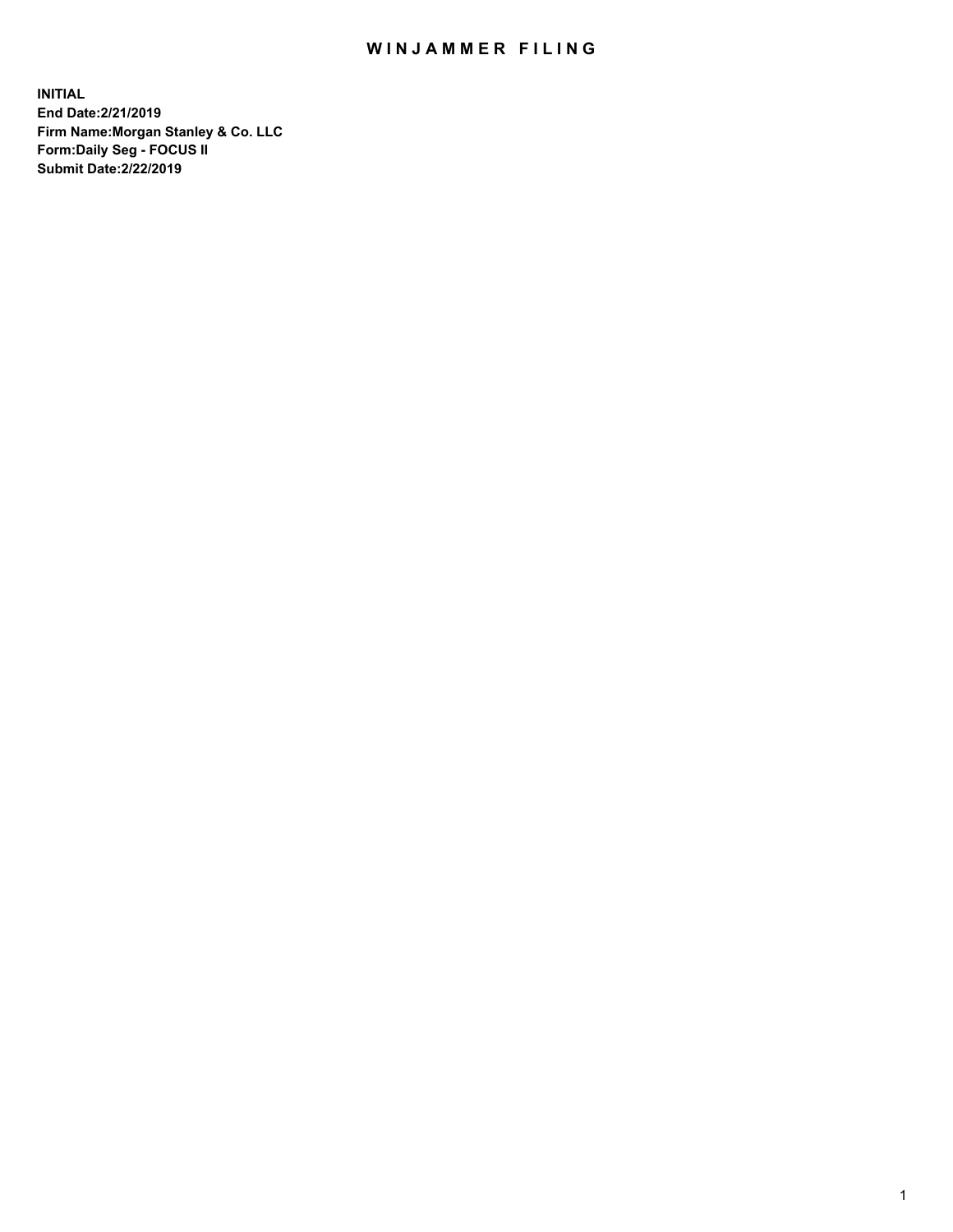**INITIAL End Date:2/21/2019 Firm Name:Morgan Stanley & Co. LLC Form:Daily Seg - FOCUS II Submit Date:2/22/2019 Daily Segregation - Cover Page**

| Name of Company                                                                                                                                                                                                                                                                                                                | Morgan Stanley & Co. LLC                               |
|--------------------------------------------------------------------------------------------------------------------------------------------------------------------------------------------------------------------------------------------------------------------------------------------------------------------------------|--------------------------------------------------------|
| <b>Contact Name</b>                                                                                                                                                                                                                                                                                                            | <b>Ikram Shah</b>                                      |
| <b>Contact Phone Number</b>                                                                                                                                                                                                                                                                                                    | 212-276-0963                                           |
| <b>Contact Email Address</b>                                                                                                                                                                                                                                                                                                   | Ikram.shah@morganstanley.com                           |
| FCM's Customer Segregated Funds Residual Interest Target (choose one):<br>a. Minimum dollar amount: ; or<br>b. Minimum percentage of customer segregated funds required:% ; or<br>c. Dollar amount range between: and; or<br>d. Percentage range of customer segregated funds required between:% and%.                         | 235,000,000<br><u>0</u><br><u>00</u><br>0 <sub>0</sub> |
| FCM's Customer Secured Amount Funds Residual Interest Target (choose one):<br>a. Minimum dollar amount: ; or<br>b. Minimum percentage of customer secured funds required:% ; or<br>c. Dollar amount range between: and; or<br>d. Percentage range of customer secured funds required between:% and%.                           | 140,000,000<br><u>0</u><br>0 <sub>0</sub><br>00        |
| FCM's Cleared Swaps Customer Collateral Residual Interest Target (choose one):<br>a. Minimum dollar amount: ; or<br>b. Minimum percentage of cleared swaps customer collateral required:% ; or<br>c. Dollar amount range between: and; or<br>d. Percentage range of cleared swaps customer collateral required between:% and%. | 92,000,000<br><u>0</u><br><u>00</u><br>00              |

Attach supporting documents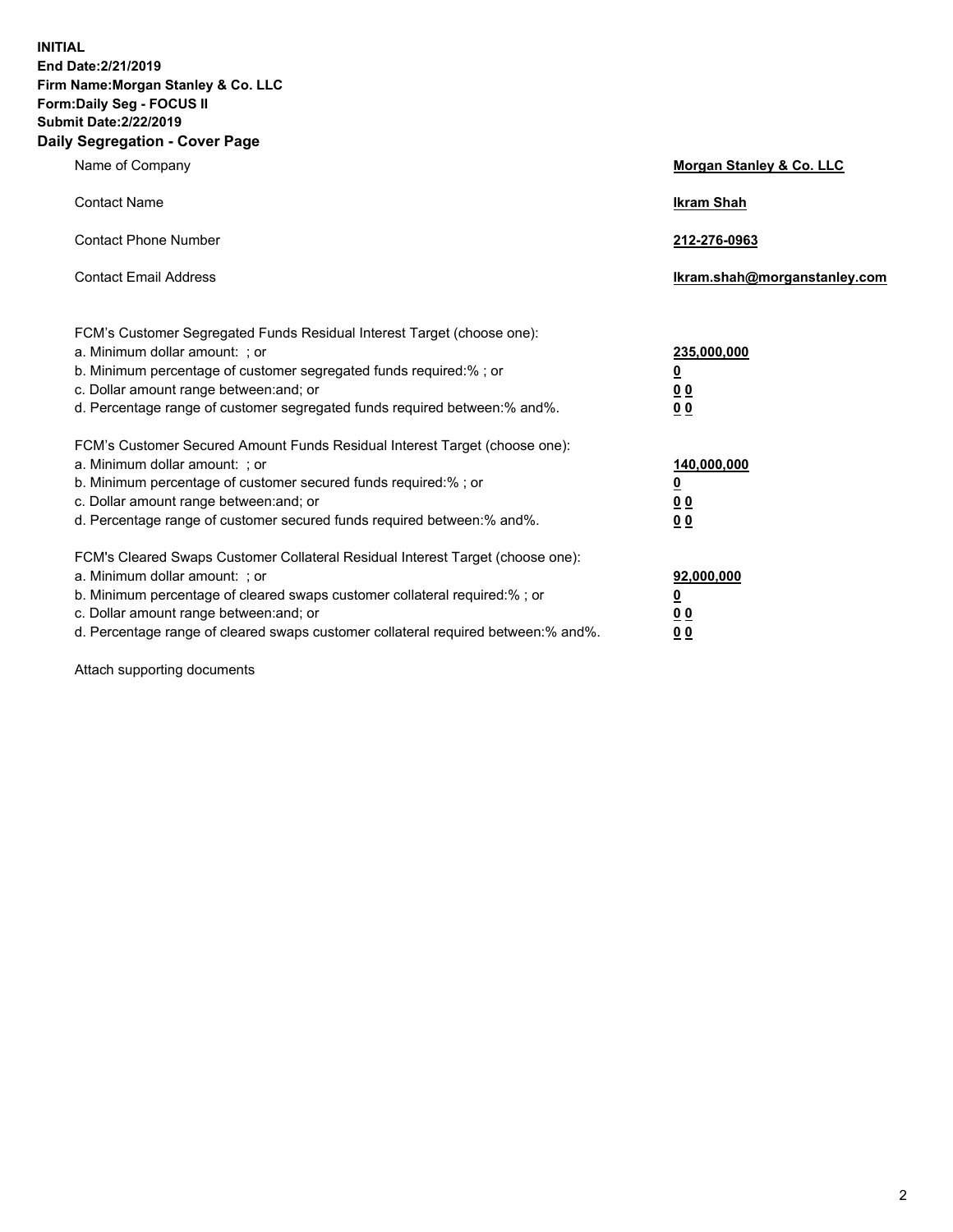## **INITIAL End Date:2/21/2019 Firm Name:Morgan Stanley & Co. LLC Form:Daily Seg - FOCUS II Submit Date:2/22/2019 Daily Segregation - Secured Amounts**

|          | Foreign Futures and Foreign Options Secured Amounts                                               |                      |
|----------|---------------------------------------------------------------------------------------------------|----------------------|
|          | Amount required to be set aside pursuant to law, rule or regulation of a foreign                  | $0$ [7305]           |
|          | government or a rule of a self-regulatory organization authorized thereunder                      |                      |
| 1.       | Net ledger balance - Foreign Futures and Foreign Option Trading - All Customers                   |                      |
|          | A. Cash                                                                                           | 2,918,64             |
|          | B. Securities (at market)                                                                         | 2,063,31             |
| 2.       | Net unrealized profit (loss) in open futures contracts traded on a foreign board of trade         | 326,702              |
| 3.       | Exchange traded options                                                                           |                      |
|          | a. Market value of open option contracts purchased on a foreign board of trade                    | 11,086,3             |
|          | b. Market value of open contracts granted (sold) on a foreign board of trade                      | $-8,364,8$           |
| 4.       | Net equity (deficit) (add lines 1.2. and 3.)                                                      | 5,311,38             |
| 5.       | Account liquidating to a deficit and account with a debit balances - gross amount                 | 27,326,7             |
|          | Less: amount offset by customer owned securities                                                  | $-26,614,$           |
| 6.       | Amount required to be set aside as the secured amount - Net Liquidating Equity                    | 5,312,09             |
| 7.       | Method (add lines 4 and 5)                                                                        |                      |
|          | Greater of amount required to be set aside pursuant to foreign jurisdiction (above) or line<br>6. | 5,312,09             |
|          | FUNDS DEPOSITED IN SEPARATE REGULATION 30.7 ACCOUNTS                                              |                      |
| 1.       | Cash in banks                                                                                     |                      |
|          | A. Banks located in the United States                                                             | 126,022              |
|          | B. Other banks qualified under Regulation 30.7                                                    | <u>1,380,27</u>      |
|          |                                                                                                   | $[7530]$             |
| 2.       | Securities                                                                                        |                      |
|          | A. In safekeeping with banks located in the United States                                         | 108,104              |
|          | B. In safekeeping with other banks qualified under Regulation 30.7                                | $0$ [7560]           |
| 3.       | Equities with registered futures commission merchants                                             |                      |
|          | A. Cash                                                                                           | 6,448,14             |
|          | <b>B.</b> Securities                                                                              | $0$ [7590]           |
|          | C. Unrealized gain (loss) on open futures contracts                                               | 3,143,50             |
|          | D. Value of long option contracts                                                                 | $0$ [7610]           |
|          | E. Value of short option contracts                                                                | $0$ [7615]           |
| 4.       | Amounts held by clearing organizations of foreign boards of trade                                 |                      |
|          | A. Cash                                                                                           | $0$ [7640]           |
|          | <b>B.</b> Securities                                                                              | $0$ [7650]           |
|          | C. Amount due to (from) clearing organization - daily variation                                   | 0 [7660]             |
|          | D. Value of long option contracts                                                                 | $0$ [7670]           |
|          | E. Value of short option contracts                                                                | $0$ [7675]           |
| 5.       | Amounts held by members of foreign boards of trade                                                |                      |
|          | A. Cash                                                                                           | 1,598,18             |
|          | <b>B.</b> Securities                                                                              | 1,955,20             |
|          | C. Unrealized gain (loss) on open futures contracts                                               | 323,558              |
|          | D. Value of long option contracts                                                                 | 11,086,3             |
|          | E. Value of short option contracts                                                                | $-8,364,8$           |
|          |                                                                                                   | $\left[ 7740\right]$ |
| 6.       | Amounts with other depositories designated by a foreign board of trade                            | $0$ [7760]           |
| 7.       | Segregated funds on hand                                                                          | 0 <sup>[7765]</sup>  |
| 8.<br>9. | Total funds in separate section 30.7 accounts                                                     | 5,503,66             |
|          | Excess (deficiency) Set Aside for Secured Amount (subtract line 7 Secured Statement               | 191,569              |
|          | Page 1 from Line 8)                                                                               |                      |

- 10. Management Target Amount for Excess funds in separate section 30.7 accounts **140,000,000** [7780]
- 11. Excess (deficiency) funds in separate 30.7 accounts over (under) Management Target **51,569,294** [7785]

 A. Cash **2,918,647,007** [7315] B. Securities (at market) **2,063,310,652** [7317] 226,702,130 [7325]

 a. Market value of open option contracts purchased on a foreign board of trade **11,086,315** [7335]  $-8,364,893$  [7337] 5,311,381,211 [7345] **27,326,750** [7351] Less: amount offset by customer owned securities **-26,614,425** [7352] **712,325** [7354] **5,312,093,536** [7355]

## **5,312,093,536** [7360]

 A. Banks located in the United States **126,022,485** [7500] B. Other banks qualified under Regulation 30.7 **1,380,270,297** [7520] **1,506,292,782** [7530]

 A. In safekeeping with banks located in the United States **108,104,357** [7540]  $\underline{0}$  [7560] 108,104,357 [7570]

 A. Cash **6,448,148** [7580] **3,143,505** [7600] E. Value of short option contracts **0** [7615] **9,591,653** [7620]

E. Value of short option contracts **0** [7675] **0** [7680]

 A. Cash **1,598,187,696** [7700] B. Securities **1,955,206,295** [7710] C. Unrealized gain (loss) on open futures contracts **323,558,625** [7720] D. Value of long option contracts **11,086,315** [7730] E. Value of short option contracts **-8,364,893** [7735] **3,879,674,038** [7740]  $5,503,662,830$  [7770] **191,569,294** [7380]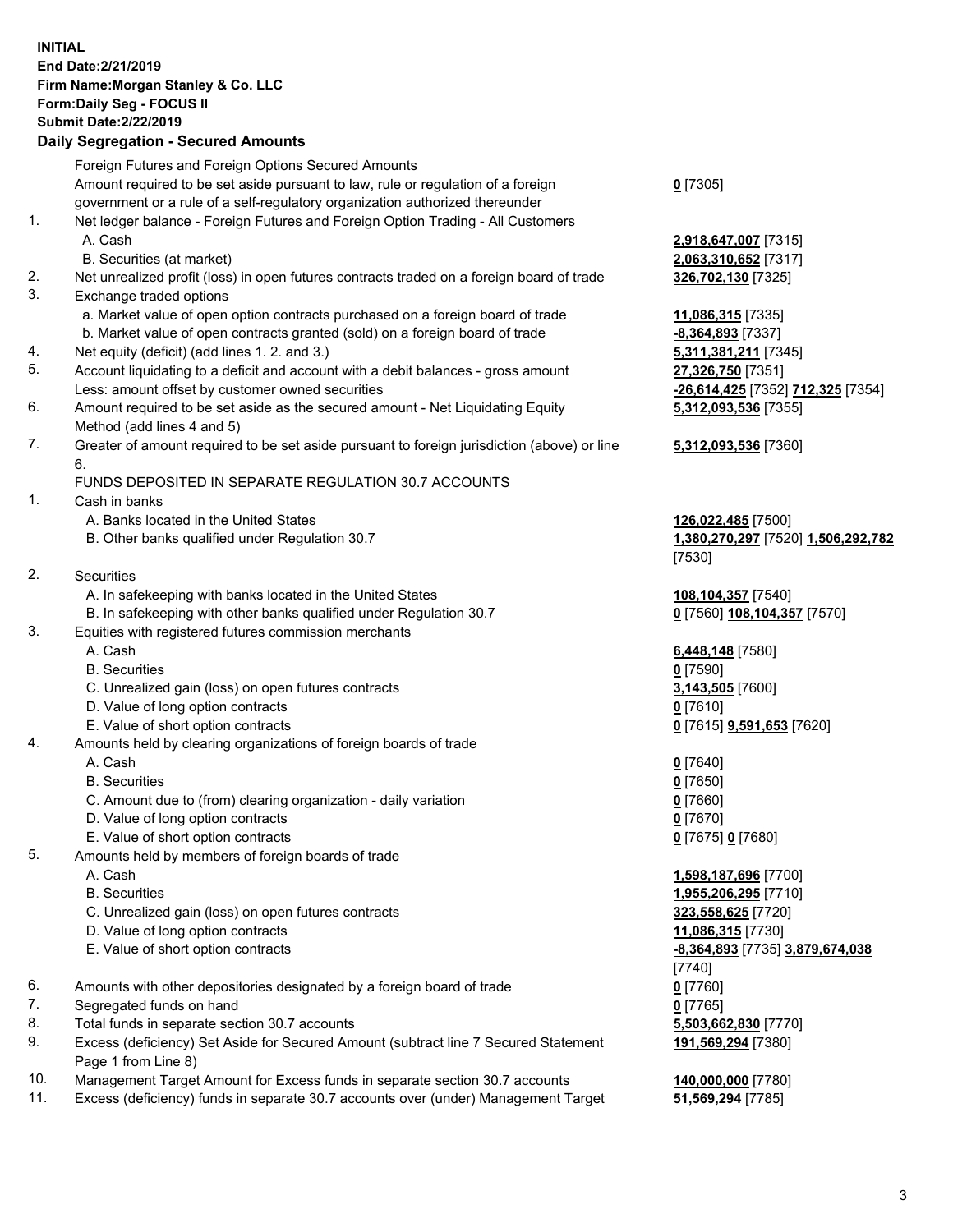**INITIAL End Date:2/21/2019 Firm Name:Morgan Stanley & Co. LLC Form:Daily Seg - FOCUS II Submit Date:2/22/2019 Daily Segregation - Segregation Statement** SEGREGATION REQUIREMENTS(Section 4d(2) of the CEAct) 1. Net ledger balance A. Cash **6,306,027,328** [7010] B. Securities (at market) **6,246,162,937** [7020] 2. Net unrealized profit (loss) in open futures contracts traded on a contract market **3,594,386,629** [7030] 3. Exchange traded options A. Add market value of open option contracts purchased on a contract market **246,592,049** [7032] B. Deduct market value of open option contracts granted (sold) on a contract market **-254,389,440** [7033] 4. Net equity (deficit) (add lines 1, 2 and 3) **16,138,779,503** [7040] 5. Accounts liquidating to a deficit and accounts with debit balances - gross amount **418,195,292** [7045] Less: amount offset by customer securities **-416,313,880** [7047] **1,881,412** [7050] 6. Amount required to be segregated (add lines 4 and 5) **16,140,660,915** [7060] FUNDS IN SEGREGATED ACCOUNTS 7. Deposited in segregated funds bank accounts A. Cash **4,048,536,840** [7070] B. Securities representing investments of customers' funds (at market) **0** [7080] C. Securities held for particular customers or option customers in lieu of cash (at market) **475,375,634** [7090] 8. Margins on deposit with derivatives clearing organizations of contract markets A. Cash **6,097,757,176** [7100] B. Securities representing investments of customers' funds (at market) **0** [7110] C. Securities held for particular customers or option customers in lieu of cash (at market) **5,770,787,303** [7120] 9. Net settlement from (to) derivatives clearing organizations of contract markets **35,766,845** [7130] 10. Exchange traded options A. Value of open long option contracts **246,592,049** [7132] B. Value of open short option contracts **-254,389,440** [7133] 11. Net equities with other FCMs A. Net liquidating equity **8,818,709** [7140] B. Securities representing investments of customers' funds (at market) **0** [7160] C. Securities held for particular customers or option customers in lieu of cash (at market) **0** [7170] 12. Segregated funds on hand **0** [7150] 13. Total amount in segregation (add lines 7 through 12) **16,429,245,116** [7180] 14. Excess (deficiency) funds in segregation (subtract line 6 from line 13) **288,584,201** [7190]

- 15. Management Target Amount for Excess funds in segregation **235,000,000** [7194]
- 16. Excess (deficiency) funds in segregation over (under) Management Target Amount Excess

**53,584,201** [7198]